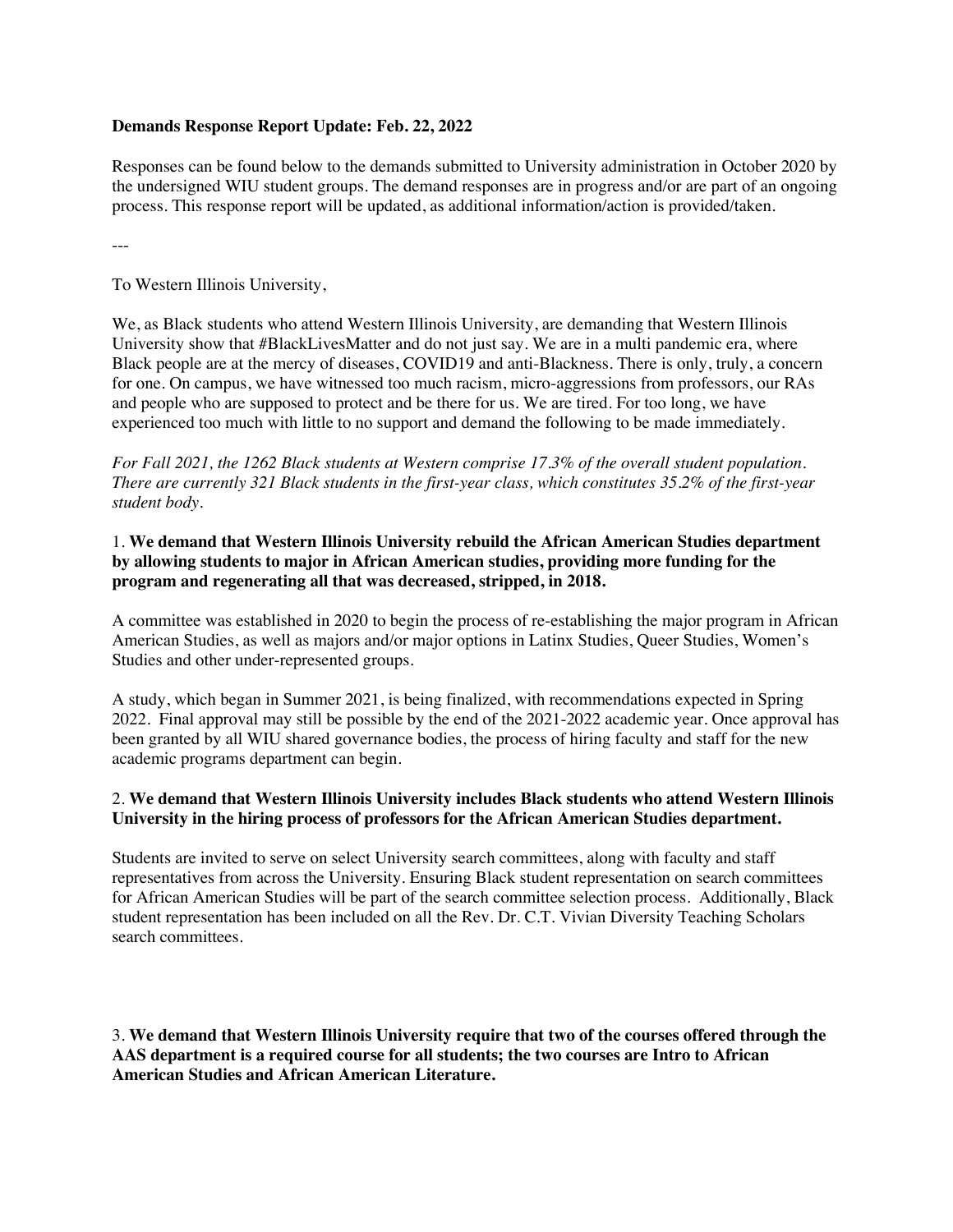Following the approval to establish/reestablish the African American Studies degree program, further discussion will be initiated regarding the requirement of these two courses. To make these courses a requirement for all WIU students, approval is first needed from the Council on Curricular Programs and Instruction (CCPI), followed by the Faculty Senate, and lastly, the Provost and Vice President for Academic Affairs.

4. **We demand that a policy in the code of conduct is created to end hate speech, which should be defined in Western Illinois University Student Code of Conduct as "***public speech that expresses hate or encourages violence towards a person or group based on something such as race, religion, sex, or sexual orientation" and the repercussion for a student violating this policy include suspension and expulsion.* 

WIU Discrimination, Harassment, and Sexual Misconduct Policy (formerly known as the WIU Nondiscrimination Policy) states that "Hate speech is defined as: public speech, written language, or graphic material that encourages or incites violence or physical threats of harm against someone based on their status in a protected class such as race, religion, disability, veteran status, age, or gender."

Members of the University community should live and work in an environment that is free from harassment, discrimination, and intimidation. University officials enforce the conduct code and policies to ensure a harassment-free environment.

The University's Policy states, "Western Illinois University strives to provide an educational and working environment that is free from discrimination and harassment for faculty, staff, and students. WIU policy prohibits discrimination and harassment on the basis of sex, race, color, sexual orientation, gender identity, gender expression, religion, age, marital status, national origin, disability, genetic information, veteran status, and any other classes protected by state or federal law. This policy covers nondiscrimination in both employment and access to educational opportunities."

While the University must follow the First Amendment and legal rulings regarding speech, the Code of Conduct does specify several violations of the code related to harassment and violence including:

\* Engaging in harmful or potentially harmful behaviors, including, but not limited to, the following: committing actions which cause physical, mental, or emotional harm; bully; intimidate: harass: threaten: coerce; or otherwise endanger the health or safety of oneself or others;

\* Committing acts of gender harassment defined as subjecting a person to adverse treatment based on held gender stereotypes. Adverse treatment can include verbal, nonverbal, or physical aggression, intimidation, or hostility based on gender or held gender stereotypes, but is not limited to conduct of a sexual nature.

\* Any violation of law, Student Code of Conduct, or policy based on the actual or perceived identity of an individual or group of individuals. Such identities include, but are not limited to, age, ancestry, color, disability, gender expression, gender identity, national origin, race, religion, or sexual orientation.

Suspension and expulsion are included as potential repercussions for violating the Code.

5. **We demand that Western Illinois University only support businesses in Macomb that support Black people and #BlackLivesMatter.**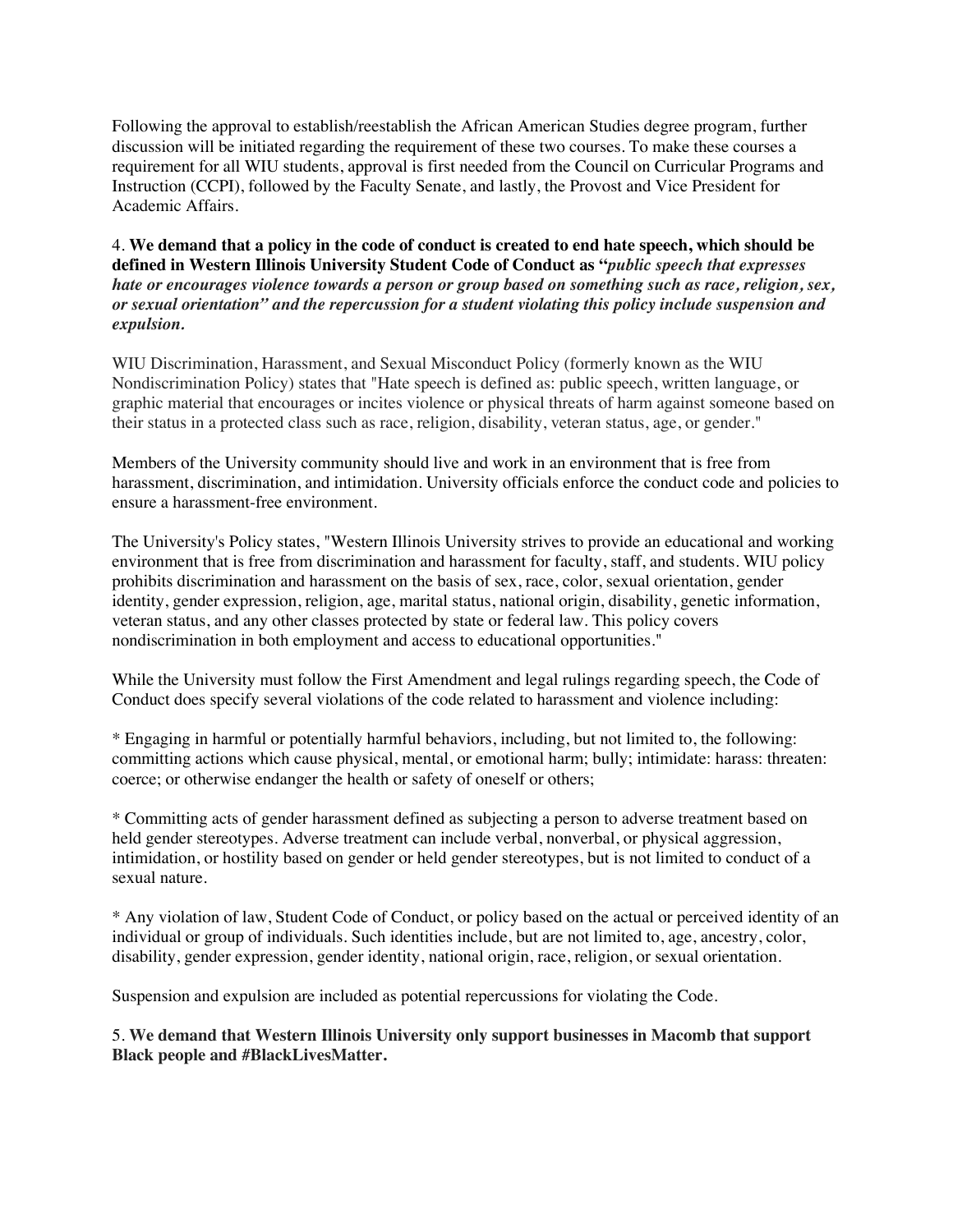Macomb city officials have been made aware of the various issues, concerns, and complaints. University officials continue to work with community leaders to further foster a more supportive town-gown partnership that provides a welcoming, inclusive, and safe environment for WIU students, faculty, and staff.

WIU has created the President's Council on Community Engagement to create positive and productive discourse focused on improving University-community relationships, with an emphasis on social justice and equity, and to discuss the issues and concerns facing our minority populations and the environment in which they live, work, and learn.

A method/manner to identify/verify businesses that "support Black people and Black Lives Matter" does not legally exist, and to create an "approved business list" could subject the University to legal action.

As an alternative approach, the WIU Purchasing Office has been diligently working with campus constituents to increase the institution's expenditures with minority-owned businesses and those that support minority-owned businesses. Additionally, Beginning January 1, 2022, for large purchases made by the University, diversity and inclusion must be considered when the procurement is made by a request for proposal (RFP).

*From the Macomb Area Chamber of Commerce:* The Macomb Area Chamber of Commerce is committed to fostering an environment of diversity, equity and inclusion (DEI) and will not stand for discrimination of any kind. Chamber member businesses and organizations are expected to do the same. The Chamber regularly sends information to educate business owners and leaders on DEI initiatives, including anti-racist reading lists, invitations to participate in One Human Family and Shared Community Action Group workshops and events, and other opportunities (both on and off campus). Chamber leadership also works closely with community and University leaders to address the needs of Macomb-area residents, which includes WIU students. The Chamber is developing a DEI plan to implement into operating procedures and programming, and will continue to provide educational resources to its members so they may expand their knowledge on DEI to ensure Macomb grows into a more inclusive and welcoming community.

*From Macomb Area Economic Development Corp:* MAEDCO supports an inclusive, welcoming environment in Macomb for all current and future businesses, and will provide support for all businesses in the region.

#### 6. **We demand that Western Illinois University hire more professors, staff, student affairs professionals that are Black or African American; and increase the ethnic diversity and racial makeup of the University by 100%.**

The state universities' Diversity Affinity group to improve recruitment, retention, and engagement of diverse candidates has finalized best practices to assist institutions' efforts to hire more diverse faculty and staff. WIU is aligning its hiring practices with these best practice recommendations.

The University has also continued to increase the use of employment advertising outlets specific to reaching diverse populations for vacant positions.

WIU has increased the University's use of the State Universities Civil Service System Intern Program, which is designed to increase the applicant pool. The program is designed to produce a representative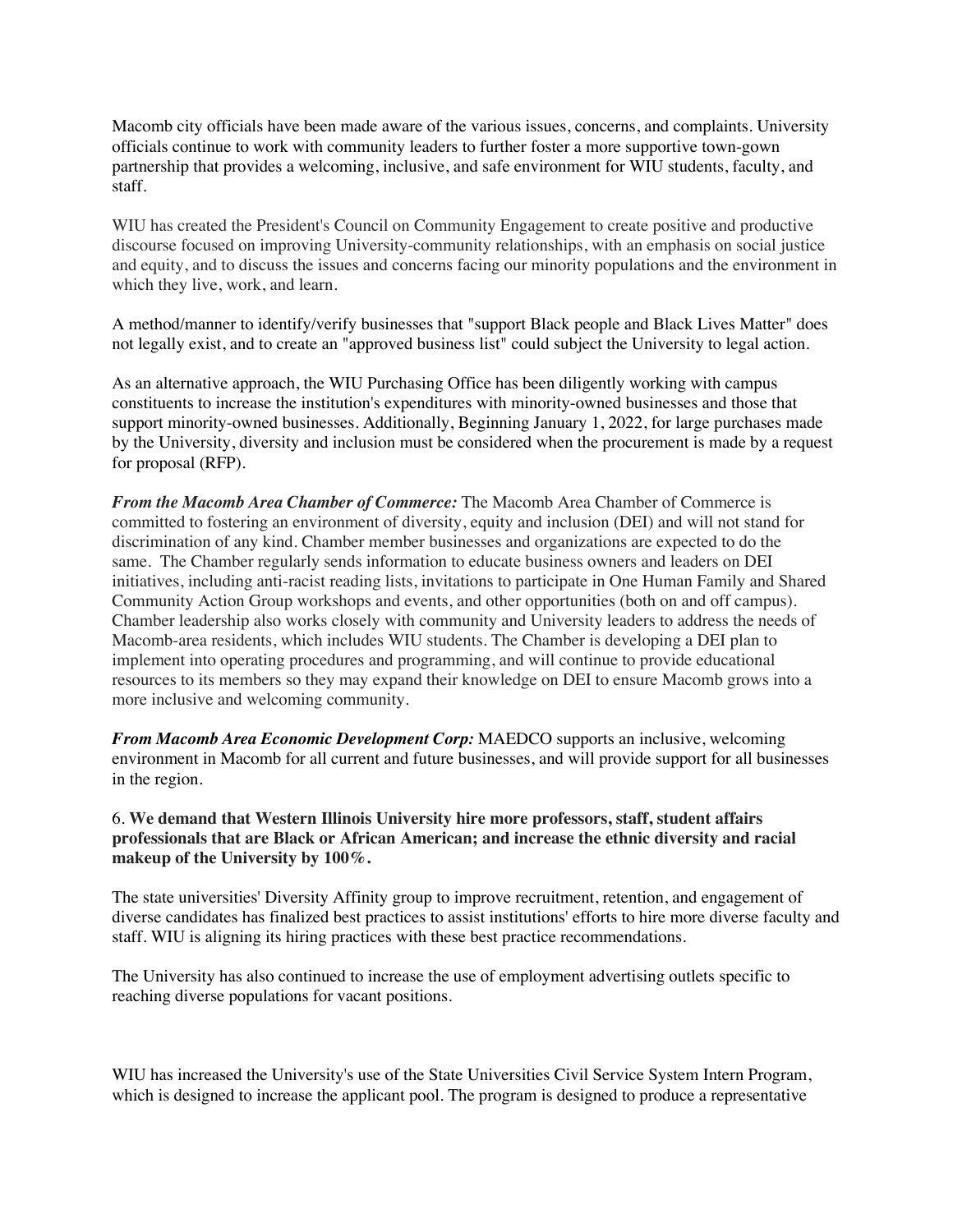cross-section of candidates from all ethnic, racial, cultural, and gender backgrounds for vacant civil service positions.

WIU has seen a slight increase in the hire of racially diverse faculty and staff in Fiscal Year 2021, including three Black administrators, four Black faculty, and two Black staff members, among others identifying with a particular underrepresented group. The University continues to work to recruit and retain diverse faculty and staff.

The re-established CT Vivian Diversity Teaching Scholars Program ensures we promote black and other minority faculty hires across our campus. The inaugural class of 2021 included two Black, one Hispanic and one Asian faculty scholars. The 2022 class search presently is underway, with the intent of hiring five more faculty scholars for the 2022-2023 Academic Year with more emphasis on hiring BIPOC faculty.

#### 7. **We demand that Western Illinois University's University Union Board intentionally create more programming geared towards the Black college students.**

The University Union Board (UUB) president met with the BSA president in Fall 2021 semester to discuss Spring '22 programs, and plans were made to continue to meet on a periodic basis. The UUB/Office of Student Engagement will schedule a meeting with all MCC student organizations to further discuss programming.

Comedian Kiry Shabazz to WIU, sponsored by UUB and IHC, will be on campus in March (rescheduled from opening weekend). Programming/entertainment/educationals scheduled, such as the movie, 'Sorry to Bother You' during Black History Month; updated music playlists for events; prizes to ensure inclusivity, to name a few.

The Office of Student Engagement has:

Volunteer Programs/OSE partnered with the GBCC/MCC for activities during MLK Week, including a service event with Habitat for Humanity.

Student Government Association created a new cabinet position: Director of Diversity, Equity, and Inclusion

OSE is evaluating all areas to ensure DEI is a common practice in programming, and the Homecoming Committee is assessing and evaluating ways to be more inclusive.

Fraternity and Sorority Life approved the return of Kappa Alpha Psi Fraternity, Inc in Fall 2021, and Delta Sigma Theta Sorority, Inc has been approved to return to campus. Both organizations are Historically Black and part of the Divine Nine. Additionally, in the 2022-2023 academic year, Phi Beta Sigma Fraternity, Inc, another Historically Black Fraternity, along with Sigma Iota Alpha Sorority, (Latinx) has been approved to start on campus.

#### 8. **We demand that Western Illinois University's Office of Public Safety hire more Black officers.**

WIU's Human Resources is continuing to accept applications for Lateral Transfer positions through February 2022. One or two positions will be filled from this list,

In Spring 2022, OPS is partnering with the Multicultural Center (and possibly the Minorities in Blue) to host an overview of how the police hiring process works, resume building, and police hiring interview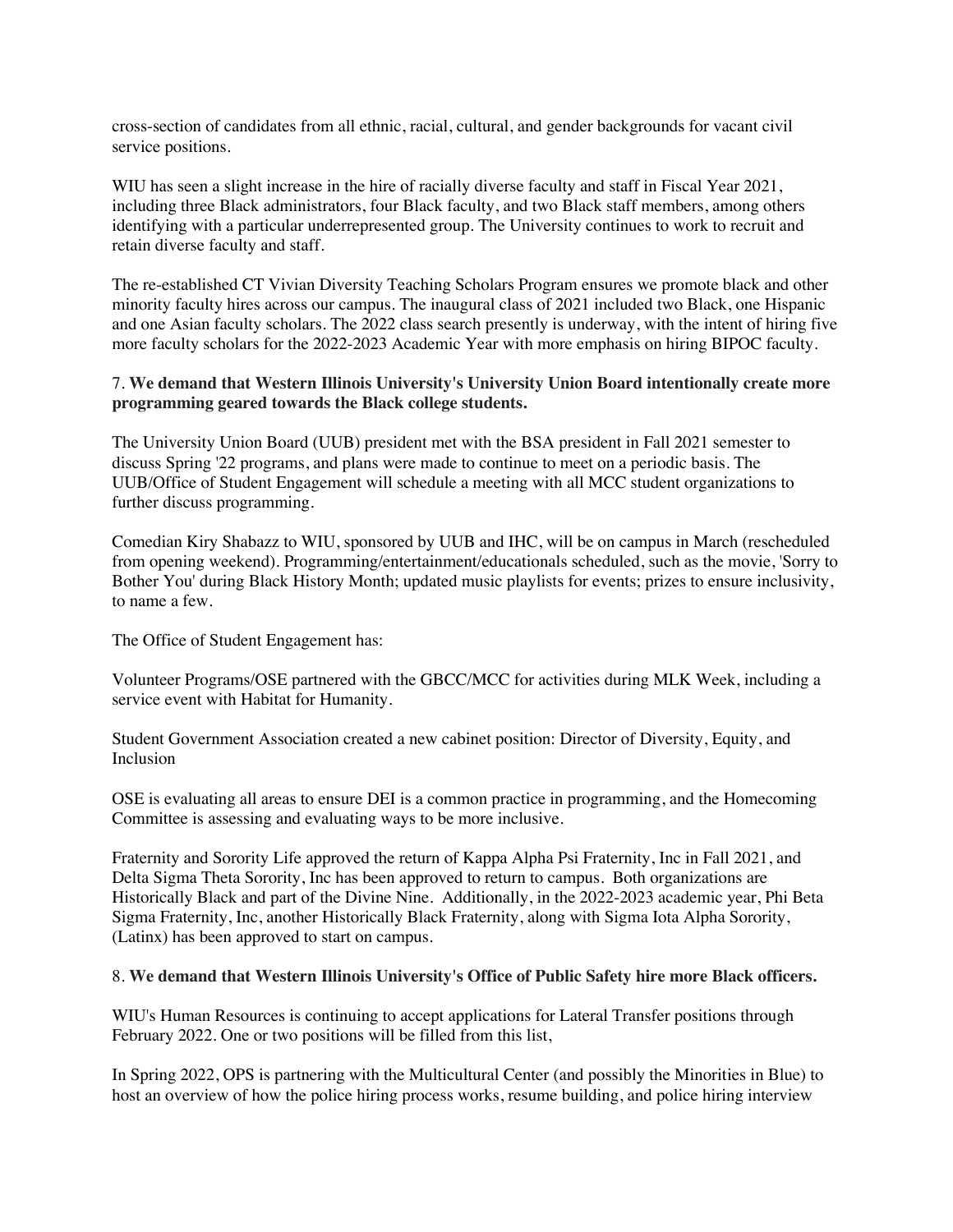suggestions. OPS will also plan a traditional hire for an academy date beginning September 2022, and will continue to participate in WIU LEJA and other career fairs to ensure a diverse applicant pool.

### 9. **We demand that Western Illinois University's University Housing and Dining Services diversity training is prioritized and expansive to include the history of the current campus climate at Western Illinois University.**

University Housing continues to hosts in-service programs each month for resident life staff that address various topics related to diversity. University Housing also hosts training sessions during its residence life training, which features activities and speakers related to DEI, and focuses on promoting dialogue regarding diversity and issues of difference. This will continue as a key component of future trainings.

## 10. **We demand that Western Illinois University mandates that professors complete diversity training that also includes history of the current campus climate at Western Illinois University.**

DEI is being incorporated in programs and trainings across campus. Diversity training focusing on microaggressions was implemented this spring, in which all members of the University community were required to participate. Additional training is in the process of being implemented specifically for faculty and staff.

# 11. **We demand that Western Illinois University fully accept accountability and take the time to address the incessant anti-blackness that has plagued the Black community since 2018 and previously; moreover, aims to create a more inclusive environment for the Black community through a student-centered approach.**

President Huang has established an Anti-Racism Task Force, composed of approximately 22 faculty, staff, students (including BSA leaders), and community leaders. The task force will begin meeting in late February/early March, and its objectives will be to identify anti-racism initiatives and advise/support the creation of the University's Diversity Plan.

In addition, the University is establishing an Office of Diversity, Equity and Inclusion, in late Summer 2022 or early Fall 2022, following Board of Trustees approval. A director will be hired to oversee the office and further DEI-related initiatives.

Administrators continue to meet with the Black Student Association to address their concerns, and to ensure transparency in actions, demand responses, and communication.

At WIU, we support our students and work to ensure fair and equitable treatment, in a safe, inclusive, and diverse environment, both on and off campus. The University recognizes the issues and concerns that our Black students, faculty, and staff face, and supports efforts, programs and resources to bring these issues forward, including the Black Student Association's Black Lives Matter protest in response to institutional and community racism, and to eliminate discrimination, racism, unequitable treatment, and anti-Black actions.

Over the past two years, WIU hired an Assistant to the President for Diversity and Inclusion, developed a Universitywide Diversity Statement, implemented policy changes, established additional trainings, and continues to review additional academic courses/majors, and increase efforts to expand representation on campus.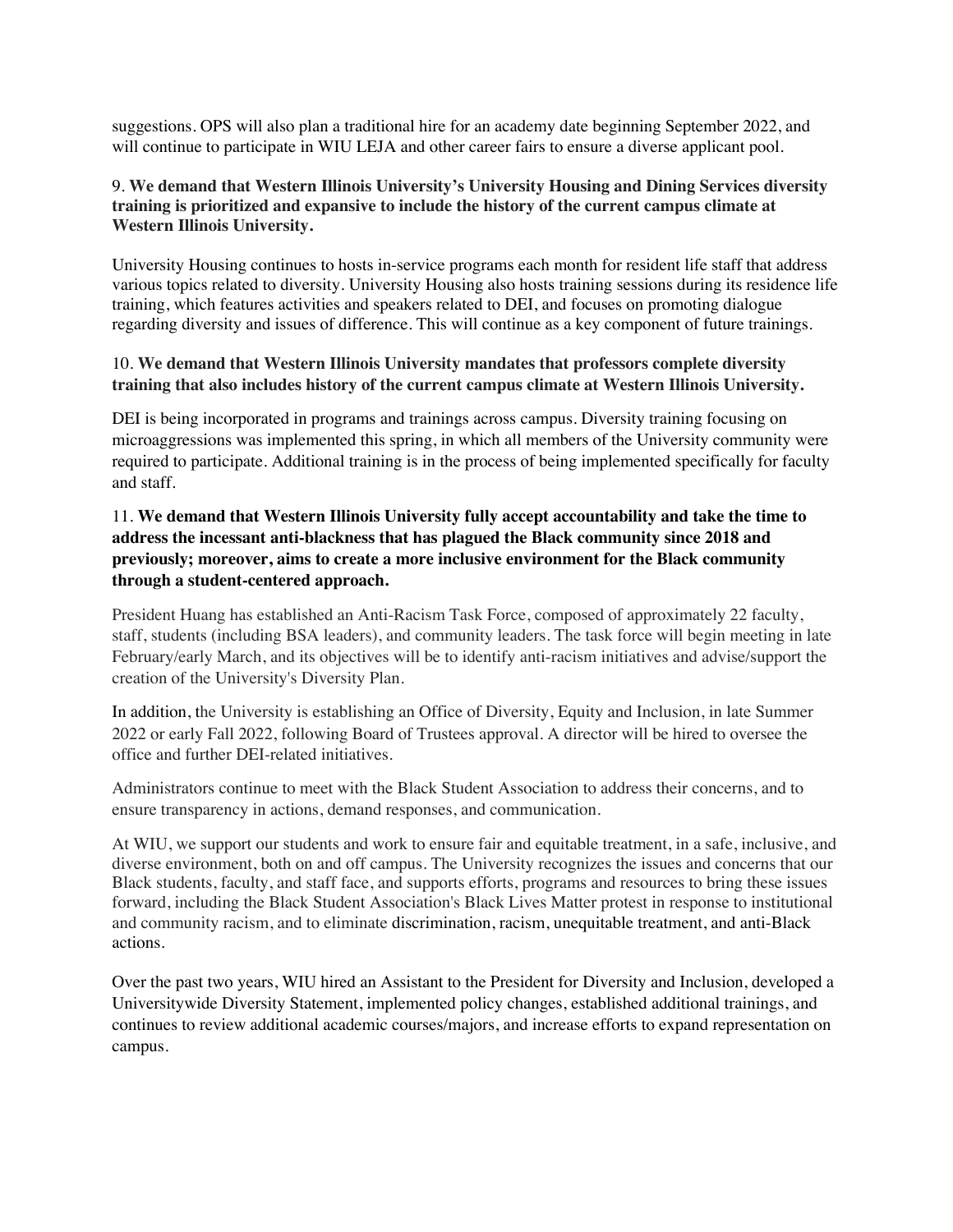WIU incorporates diversity, equity and inclusion throughout the university, departments, colleges, and divisions, and the Multicultural Center continues to provide and coordinate student-centered intentional programming, advising, guidance, advocacy, representation staff, a physical space, student forums, and more. The Multicultural Center is committed to addressing anti-Blackness on campus. The center's and its staff's dedication to Black students is paramount to the center's mission to ensure a diverse, equitable, and inclusive campus.

The University will continue to educate, promote, and support all members of the WIU community to respect, appreciate, and support the Black community and all other members of underrepresented groups. President Huang has presented a formal request that the state allocate one million dollars to WIU to assist us in our efforts to address issues of Diversity, Equity, and Inclusion on our campus.